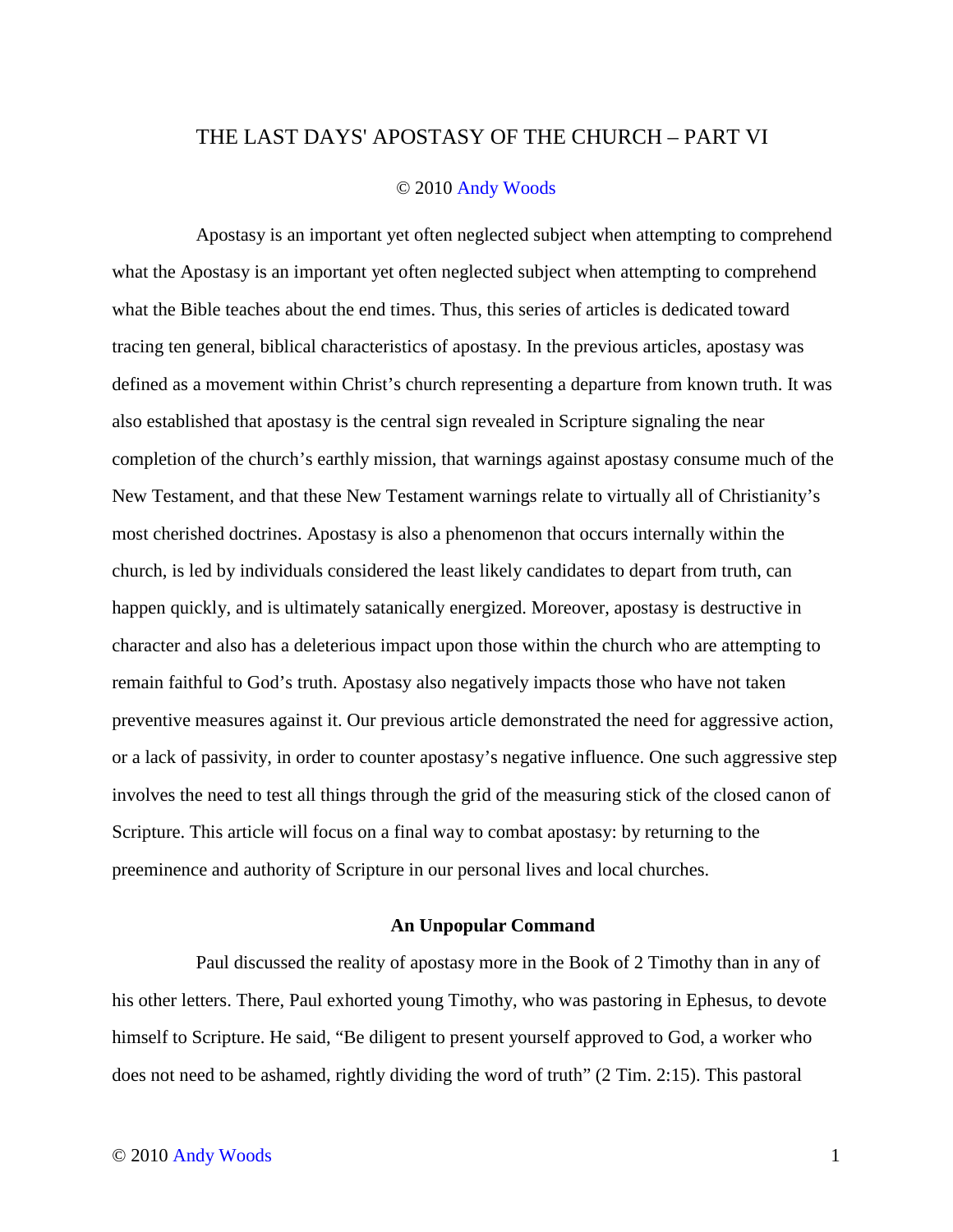injunction seems so simple. Yet this is the area where the contemporary American church is most negligent. For example, T.A. McMahon notes the dilution of the ministry of the Word in many churches.

> As we've noted, most seeker-friendly churches focus much of their time, energy, and resources on accommodating unchurched Harry and Mary. Consequently, week after week, the entire congregation is subjected to a diluted and leavened message. Then, on Wednesday evening, when a fellowship is reduced to a quarter or a third of its normal size, would it be reasonable to assume that this remnant is served a nourishing meal featuring the meat of the word, expositional teaching, and an emphasis on sound doctrine and discipleship? Hardly. We've yet to find a seeker-friendly church where that takes place. The spiritual meals offered at midweek services are usually support group meetings and classes for discerning one's spiritual gifts or going through the latest psycho-babble-ized "Christian" bestseller…rather than the study of the Scriptures. $<sup>1</sup>$ </sup>

Dr. R. Albert Mohler, Jr., president of The Southern Baptist Theological Seminary, observes this same ecclesiastical trend. While quoting Mark Galli, he notes:

> "It is well and good for the preacher to base his sermon on the Bible, but he better get to something relevant pretty quickly, or we start to mentally check out." That stunningly clear sentence reflects one of the most amazing, tragic, and lamentable characteristics of

<u>.</u>

<sup>&</sup>lt;sup>1</sup> T. A. McMahon, "The Seeker-Friendly Way of Doing Church," *The Berean Call*, March 2004, 2.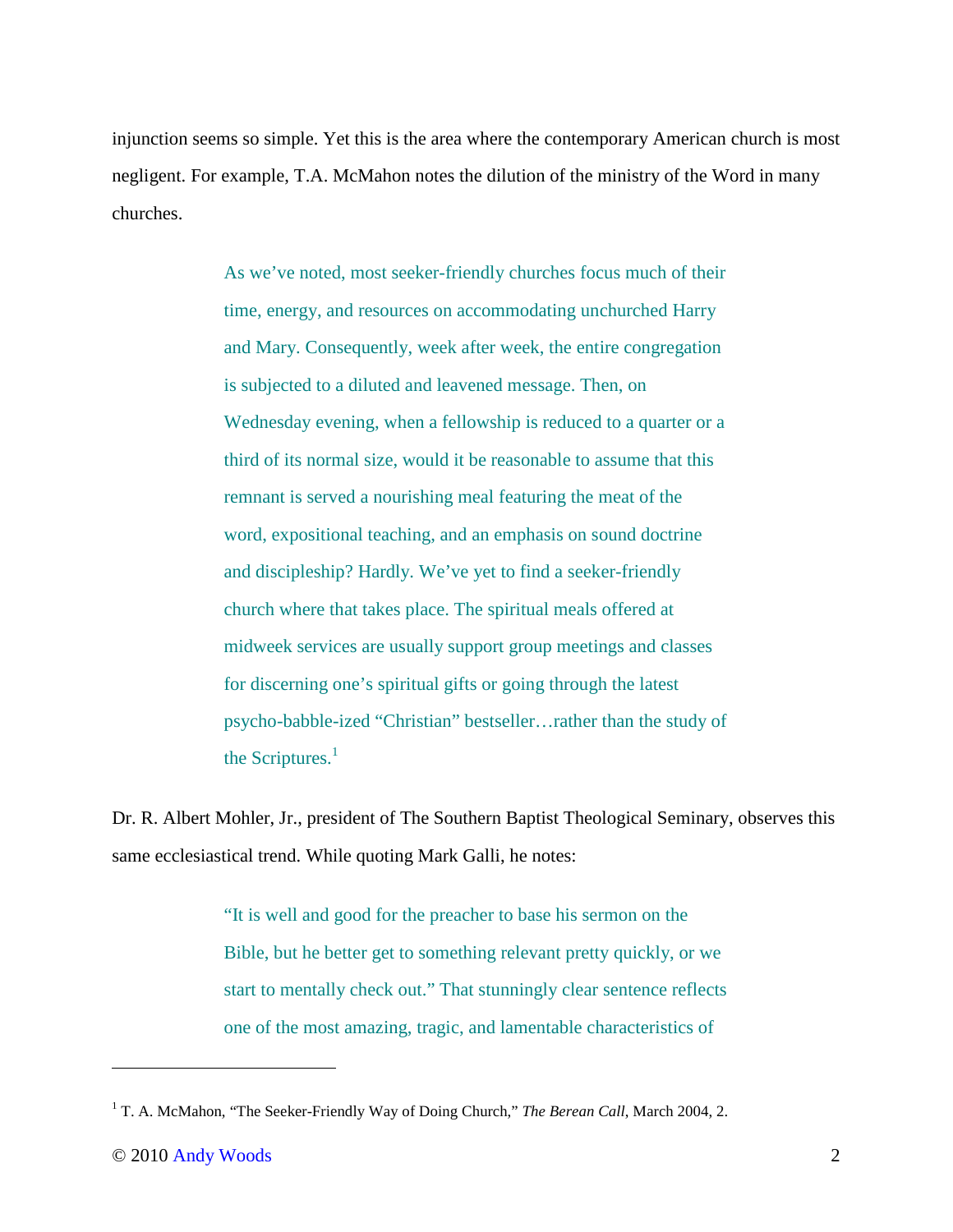contemporary Christianity–impatience with the Word of God. Galli was told to cut down on the biblical references in his sermon. "You'll lose people," the staff member warned. In a Bible lesson on creation, the teacher was requested to come back next Sunday prepared to take questions at the expense of reading the relevant scriptural texts on the doctrine. Cutting down on the number of Bible verses "would save time, and it was strongly implied would better hold people's interest."…Indeed, in many churches there is very little reading of the Bible in worship, and sermons are marked by attention to the congregation's concerns-not by adequate attention to the biblical text. The exposition of the Bible has given way to the concerns, real or perceived, of the listeners. The authority of the Bible is swallowed up in the imposed authority of congregational concerns. As Mark Galli notes: *It has been said to the point of boredom that we live in a narcissistic age, where we want to fixate on our needs, our wants, and our hopes–at the expense of others and certainly at the expense of God. We do not like it when a teacher uses up the whole class time presenting her material, even if it is material from the Word of God. We want to be able to ask our questions about our concerns, otherwise we feel talked down to, or we feel the class is not relevant to our lives…Don't spend a lot of time in the Bible, we tell our preachers, but be sure to get to personal illustrations, examples from daily life, and most importantly, an application we can use*. The fixation on our own sense of need and interest looms as the most significant factor in the marginalization and silencing of the Word. Individually, each human being in the room is an amalgam of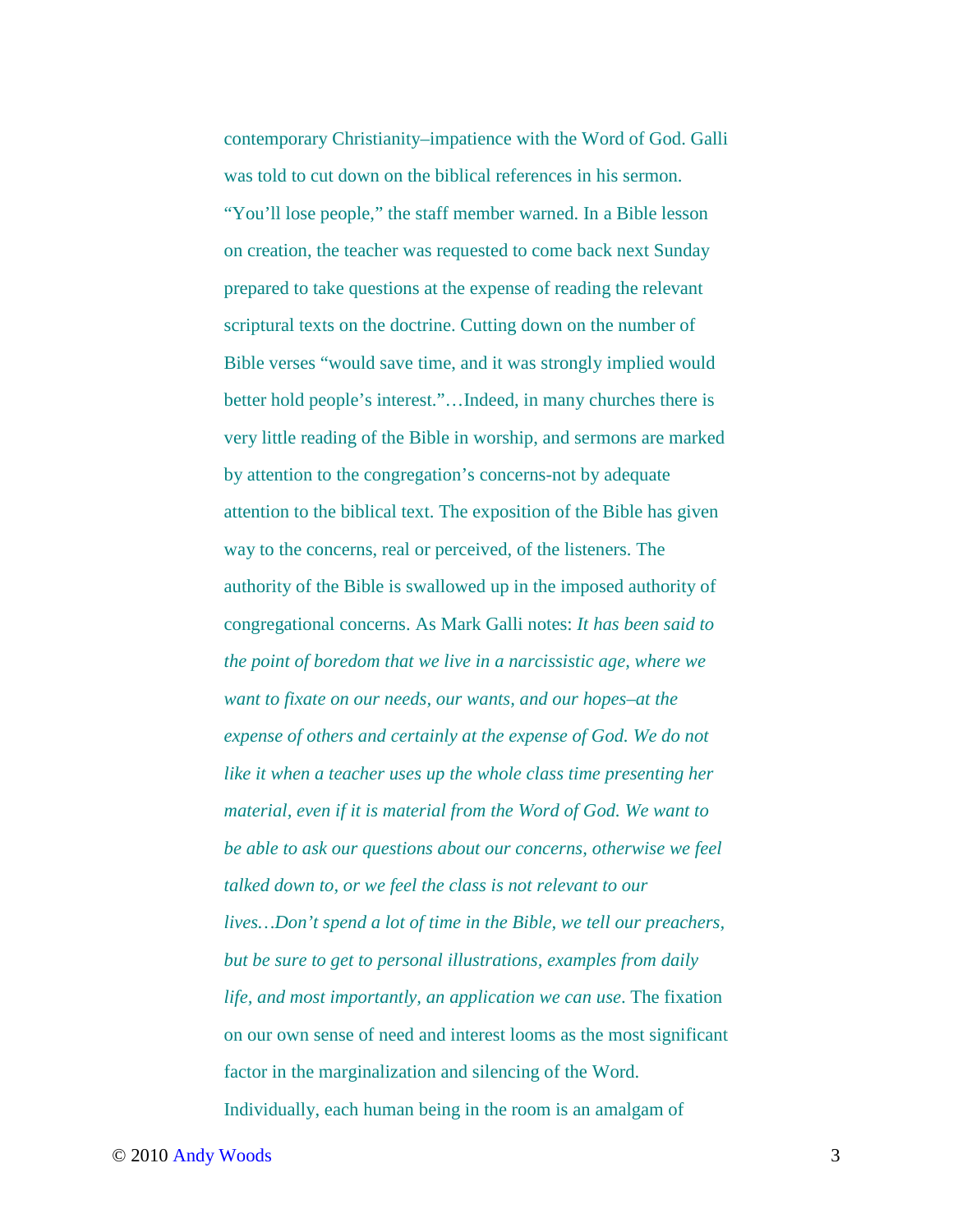wants, needs, intuitions, interests, and distractions. Corporately, the congregation is a mass of expectations, desperate hopes, consuming fears, and impatient urges. All of this adds up, unless countered by the authentic reading and preaching of the Word of God, to a form of group therapy, entertainment, and wasted time–if not worse. Galli has this situation clearly in his sights when he asserts that many congregations expect the preacher to start from some text in the Bible, but then quickly move on "to things that really interest us." Like…*ourselves*…. The Biblical formula is clear–the neglect of the Word can only lead to disaster, disobedience, and death. God rescues his church from error, preserves his church in truth, and propels his church in witness only by his Word–not in congregational self-study. In the end, impatience with the Word of God can be explained only by impatience with God. We–both individually and congregationally– neglect God's Word to our own ruin.<sup>2</sup>

Even professors at leading evangelical institutions have also noticed a precipitous decline in the Bible knowledge of their incoming students.

> For the last four years, the Bible and Theology department at Wheaton College in Illinois has studied the biblical and theological literacy of incoming freshmen. These students are intellectually ambitious and spiritually passionate. They represent almost every Protestant denomination and every state in the country. Most come

<u>.</u>

<sup>&</sup>lt;sup>2</sup> Albert Mohler, "Falling on Deaf Ears?-Why So Many Churches Hear So Little of the Bible," online: www.AlbertMohler.com, 19 February 2010, 1-4.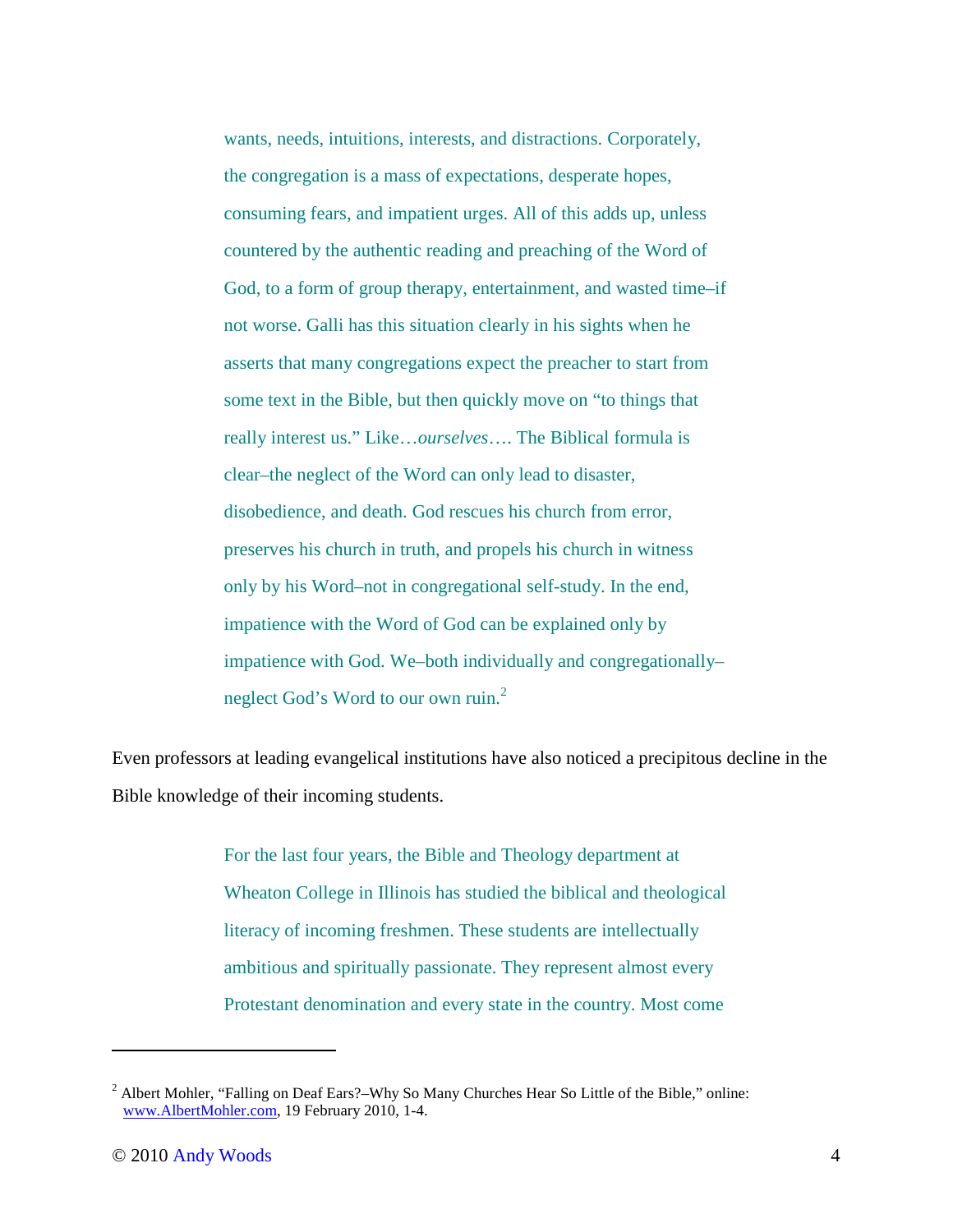from strong evangelical churches and possess a long history of personal devotion and Christian involvement (regular church attendance, youth groups, camps, missions, etc.). They use the Bible regularly–but curiously, few genuinely know its stories. The Bible has become a springboard for personal piety and meditation, not a book to be read. These students very likely know that David killed Goliath, but they don't know why he did it or that Goliath was a Philistine or who the Philistines were. When asked to complete a test in which a series of events must be placed in order, our students returned surprising results. One-third of the freshmen could not put the following in order: Abraham, the Old Testament prophets, the death of Christ, and Pentecost. Half could not sequence: Moses in Egypt, Isaac's birth, Saul's death, and Judah's exile. One-third could not identify Matthew as an apostle from a list of New Testament names. When asked to locate the biblical book supplying a given story, one-third could not identify Paul's travels in Acts, half did not know that the Christmas story was in Matthew or that the Passover story was in Exodus.<sup>3</sup>

This dangerous trend is also expedited through the postmodern epistemology that claims that the true meaning of the biblical text is virtually unknowable. According to Kristen Bell, wife of prominent emergent church pastor Rob Bell, "I grew up thinking that we've figured out the Bible...that we knew what it means. Now I have no idea what most of it means."<sup>4</sup>

 $\overline{a}$ 

<sup>&</sup>lt;sup>3</sup> Gary M. Burge, "The Greatest Story Never Read," online: www.christianitytoday.com, accessed 26 March 2010, 1-2.

<sup>4</sup> Kristen Bell; quoted in Andy Crouch, "The Emergent Mystique," *Christianity Today*, November 1 2004.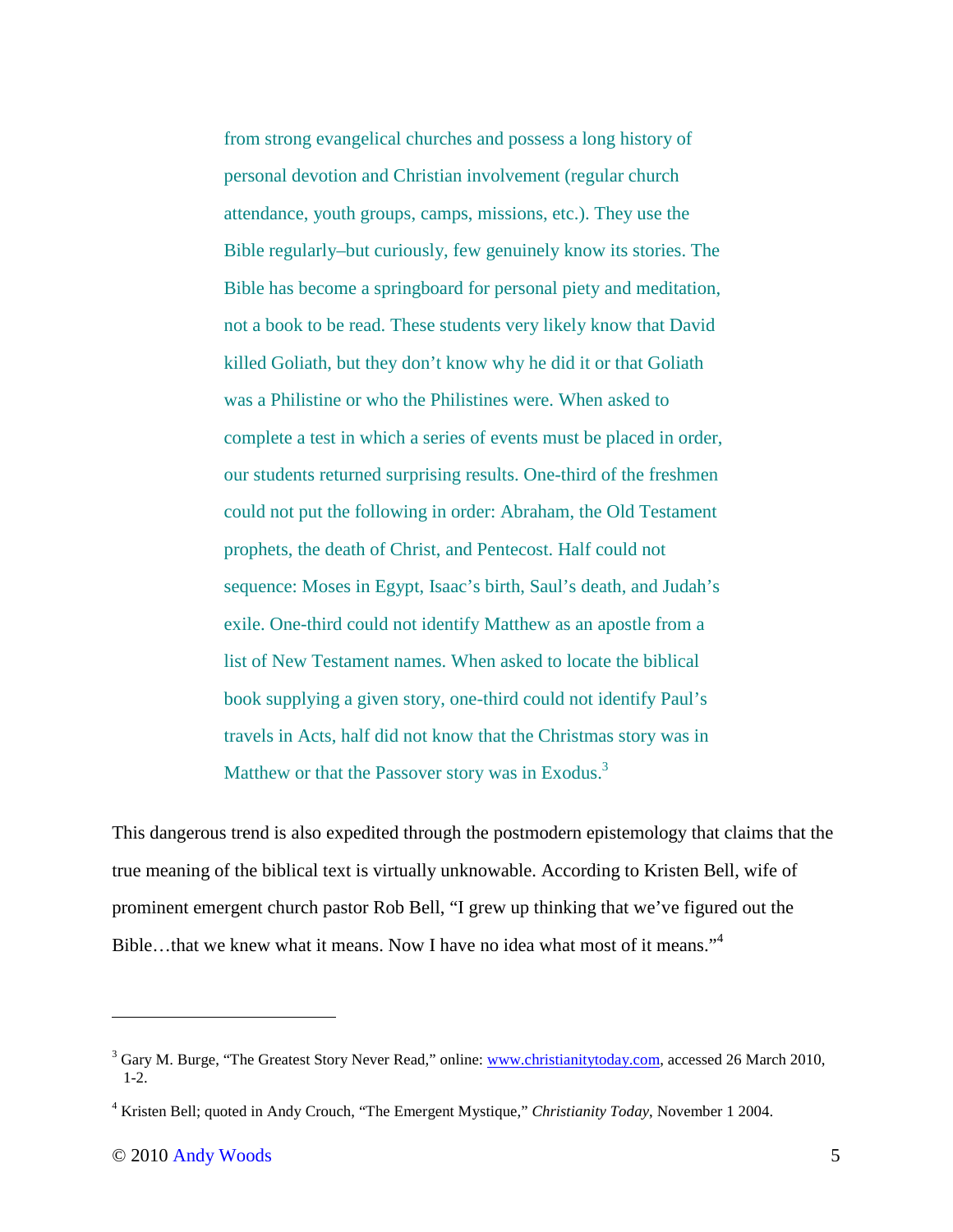## **A Critical Command**

These departures notwithstanding, the most effective bulwark against apostasy is a return to the centrality of Scripture. Productive things begin to transpire when God's Word is once again given its proper place. Spurgeon once analogized returning to the Scripture in the local church to releasing a lion from its cage. Similarly, Paul explained that the Word of God is not only profitable for our initial salvation but also for our sanctification and equipping (2 Tim. 3:15-17). Thus, he pleaded with Timothy to preach the Word when it is both popular to do so and when it is not (2 Tim. 4:2). Interestingly, of the many items that the early church gave themselves to such as prayer, evangelism, communion, and benevolence (Acts 2:41-47), the first item mentioned was a single-minded devotion to apostolic doctrine (Acts 2:42). Why? Such a doctrinal focus equipped the church to fulfill all these other activities. Unless Scripture occupies a preeminent place in our lives and churches, spiritual maturity is an impossibility (Eph. 4:11-16; 1 Pet 2:2). The Scripture has the ability to feed the deepest yearnings and needs of the human heart like no other book (Deut. 8:3; Matt. 4:4). Job explained, "I have treasured the words of his mouth more than my necessary food" (Job 23:12).

The general trajectory of national Israel throughout the pages of the Old Testament is one of rebellion and disobedience. However, there are a few recorded instances of a revival and a return to God. These seasons of refreshment are always marked by an important prerequisite: a return to Scripture. For example, the many reforms that took place in Josiah's day was preceded by not only the discovery of the Law in the temple after many years of neglect but also by a desire to honor and embrace it (2 Kgs. 22). Similarly, the great revival that broke out among the post-exilic community in Nehemiah's day (Neh. 9–12) was also preceded by Ezra the scribe standing upon a high platform in order to read and explain God's Word to God's people (Neh. 8). This same pattern can also be found throughout the last two thousand pages of church history. For example, the Protestant Reformation would likely never have taken place unless the reformers had focused upon God's Word alone and made it their ambition to build proper